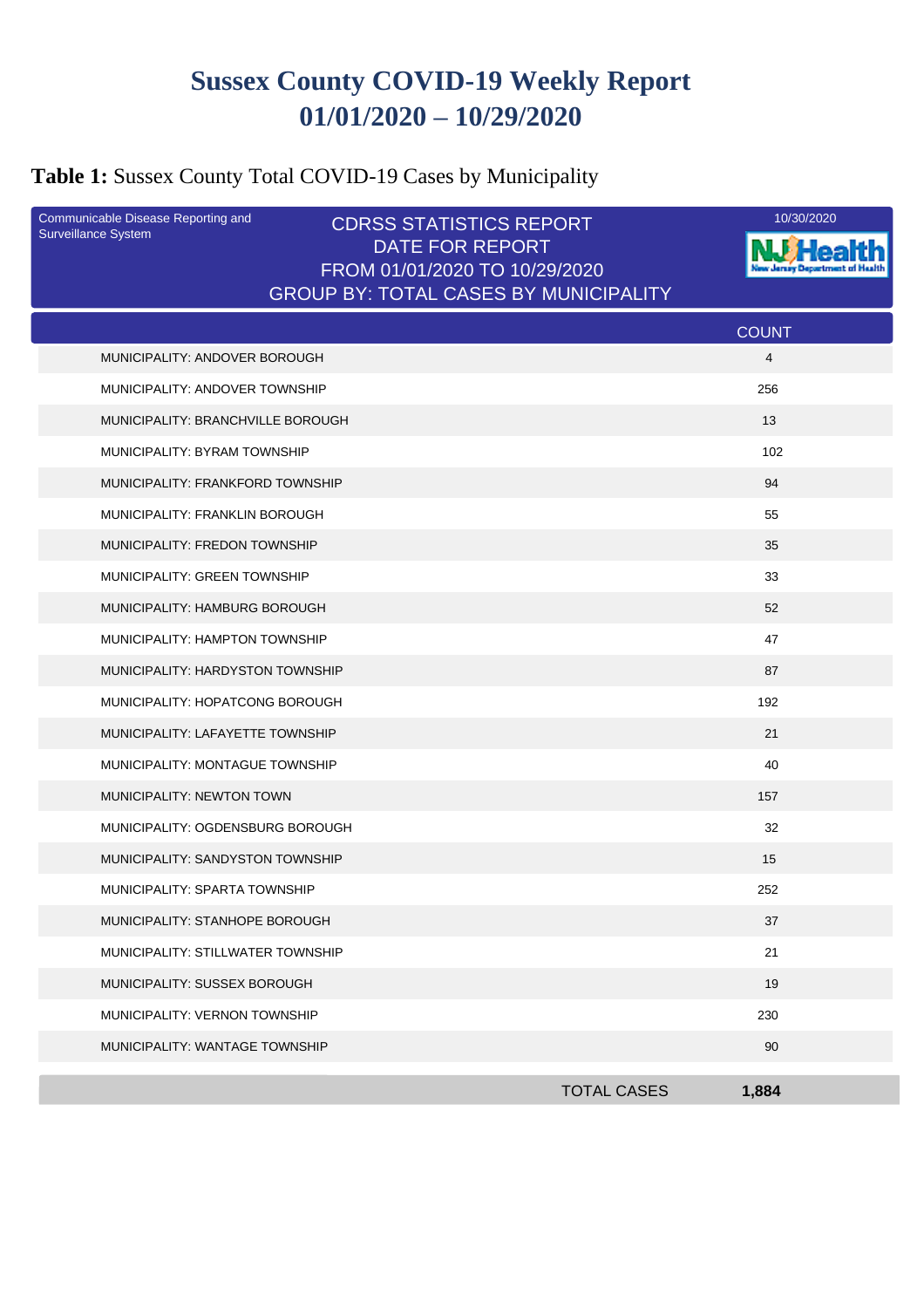

Figure 1: Sussex County Total COVID-19 Cases by Municipality

**Figure 2:** Sussex County Positive COVID-19 Cases by Reported Date

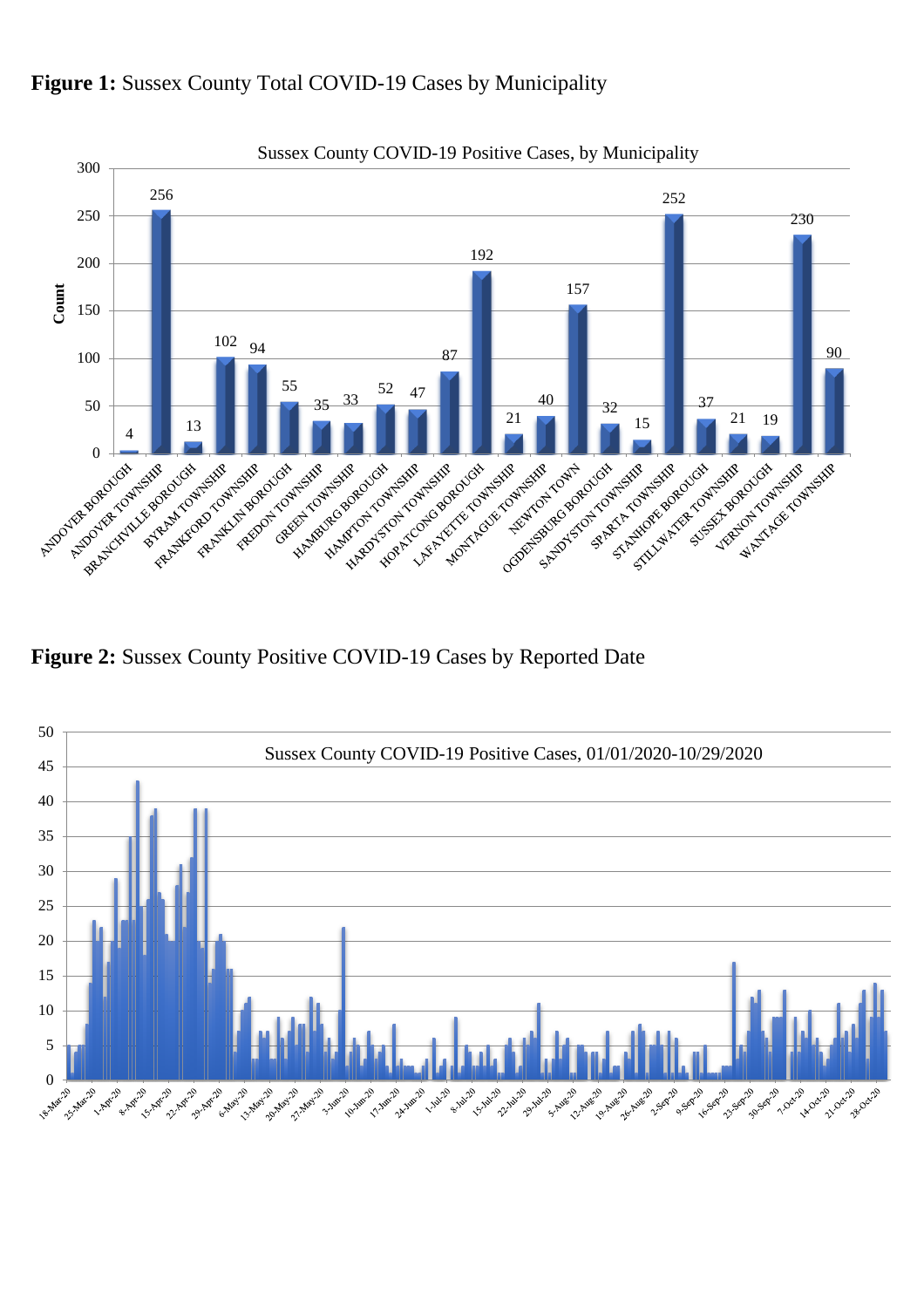**Table 2:** Sussex County Positive COVID-19 Cases by Gender

| <b>Gender</b> | Count | Percentage |
|---------------|-------|------------|
| Female        | 954   | 51%        |
| Male          | 930   | 49%        |

**Figure 3:** Sussex County Positive COVID-19 Cases by Gender

#### Sussex County Total Positive COVID-19 Cases by Gender



**Table 3:** Sussex County Positive COVID-19 Cases by Race

| Race                                      | Count | Percentage |
|-------------------------------------------|-------|------------|
| AMERICAN INDIAN OR ALASKAN NATIVE         |       | $0.1\%$    |
| <b>ASIAN</b>                              | 49    | 3%         |
| <b>BLACK OR AFRICAN AMERICAN</b>          | 88    | 5%         |
| NATIVE HAWAIIAN OR OTHER PACIFIC ISLANDER |       | 0.2%       |
| <b>OTHER</b>                              | 46    | 2%         |
| <b>WHITE</b>                              | 1,680 | 89%        |
| <b>UNKNOWN</b>                            | 16    | 1%         |

**Figure 4:** Sussex County Positive COVID-19 Cases by Race

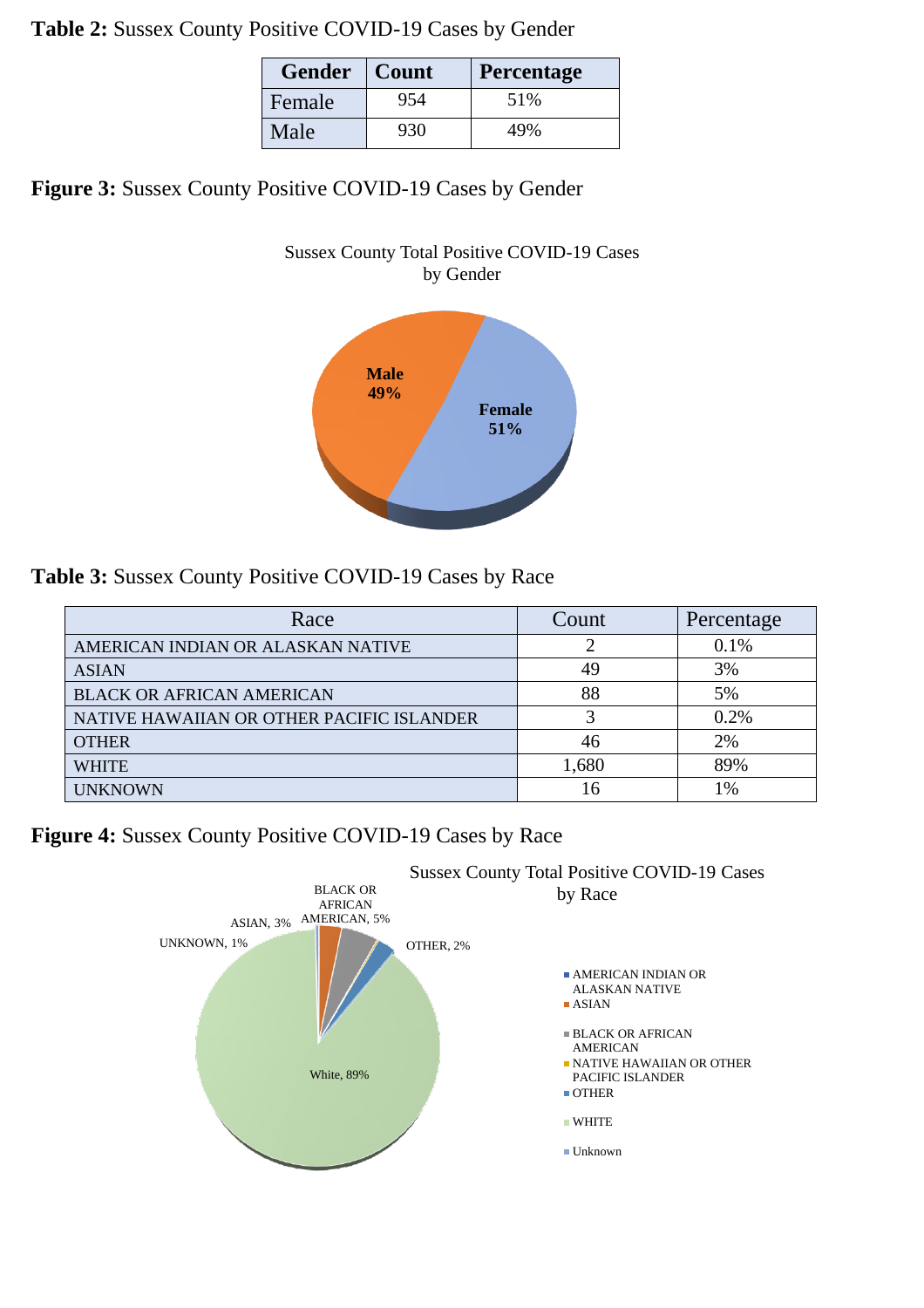### **Table 4:** Sussex County Positive COVID-19 Cases by Age

| Minimum Age | Average Age | Maximum Age |
|-------------|-------------|-------------|
| 3 Months    | 50Y         | 1058        |

**Figure 5:** Sussex County Positive COVID-19 Cases by Age Group

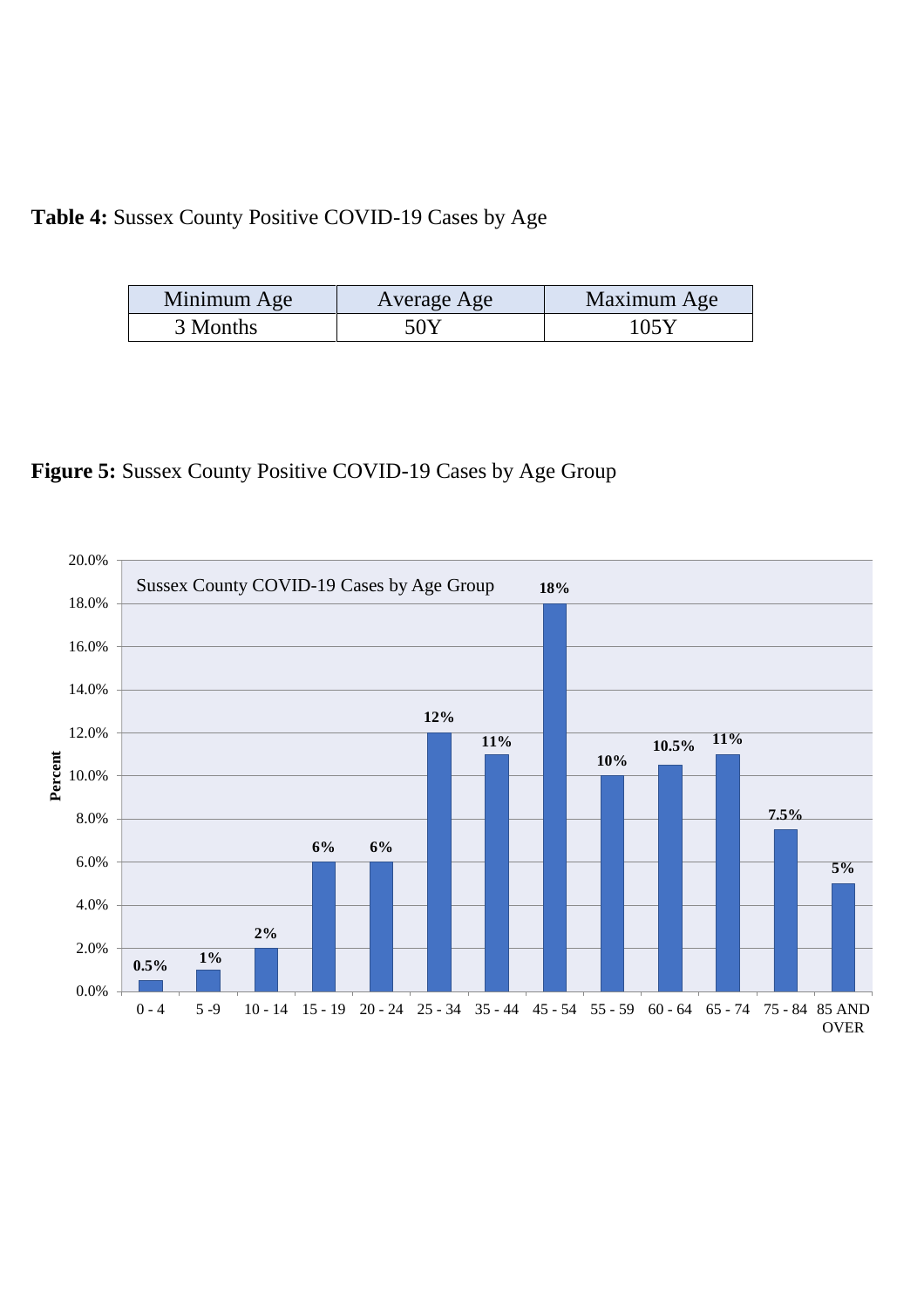### **Table 5:** Sussex County COVID-19 Deaths by Municipality, 01/01/2020 - 10/29/2020

| Communicable Disease Reporting and<br>Surveillance System | <b>CDRSS STATISTICS REPORT</b><br><b>DATE FOR REPORT</b><br>FROM 01/01/2020 TO 10/29/2020<br><b>GROUP BY: DEATHS BY MUNICIPATILTY</b> | 10/30/2020                       |  |
|-----------------------------------------------------------|---------------------------------------------------------------------------------------------------------------------------------------|----------------------------------|--|
|                                                           |                                                                                                                                       | <b>COUNT</b>                     |  |
| MUNICIPALITY: ANDOVER TOWNSHIP                            |                                                                                                                                       | 115                              |  |
| MUNICIPALITY: BYRAM TOWNSHIP                              |                                                                                                                                       | 3                                |  |
| MUNICIPALITY: FRANKFORD TOWNSHIP                          |                                                                                                                                       | 23                               |  |
| MUNICIPALITY: FRANKLIN BOROUGH                            |                                                                                                                                       | $\overline{2}$                   |  |
| MUNICIPALITY: FREDON TOWNSHIP                             |                                                                                                                                       | $\mathbf{1}$                     |  |
| MUNICIPALITY: HAMBURG BOROUGH                             |                                                                                                                                       | $\mathbf{1}$                     |  |
| MUNICIPALITY: HAMPTON TOWNSHIP                            |                                                                                                                                       | 3                                |  |
| MUNICIPALITY: HARDYSTON TOWNSHIP                          |                                                                                                                                       | 3                                |  |
| MUNICIPALITY: HOPATCONG BOROUGH                           |                                                                                                                                       | $\overline{7}$                   |  |
| MUNICIPALITY: MONTAGUE TOWNSHIP                           |                                                                                                                                       | 4                                |  |
| MUNICIPALITY: NEWTON TOWN                                 |                                                                                                                                       | 12                               |  |
| MUNICIPALITY: OGDENSBURG BOROUGH                          |                                                                                                                                       | $\overline{2}$                   |  |
| MUNICIPALITY: SANDYSTON TOWNSHIP                          |                                                                                                                                       | $\mathbf{1}$                     |  |
| MUNICIPALITY: SPARTA TOWNSHIP                             |                                                                                                                                       | 12                               |  |
| MUNICIPALITY: STANHOPE BOROUGH                            |                                                                                                                                       | $\mathbf{1}$                     |  |
| MUNICIPALITY: VERNON TOWNSHIP                             |                                                                                                                                       | 6                                |  |
| <b>MUNICIPALITY: WANTAGE TOWNSHIP</b>                     |                                                                                                                                       | $\mathbf{1}$                     |  |
|                                                           |                                                                                                                                       | <b>TOTAL FOR PAT DIED</b><br>197 |  |

# **Table 6:** Sussex County New Reported COVID-19 Related Deaths - 10/29/2020

| <b>Deceased</b> | Age | Gender | <b>Township</b> | Date of Death | <b>Case Status</b> |
|-----------------|-----|--------|-----------------|---------------|--------------------|
|                 |     |        |                 |               |                    |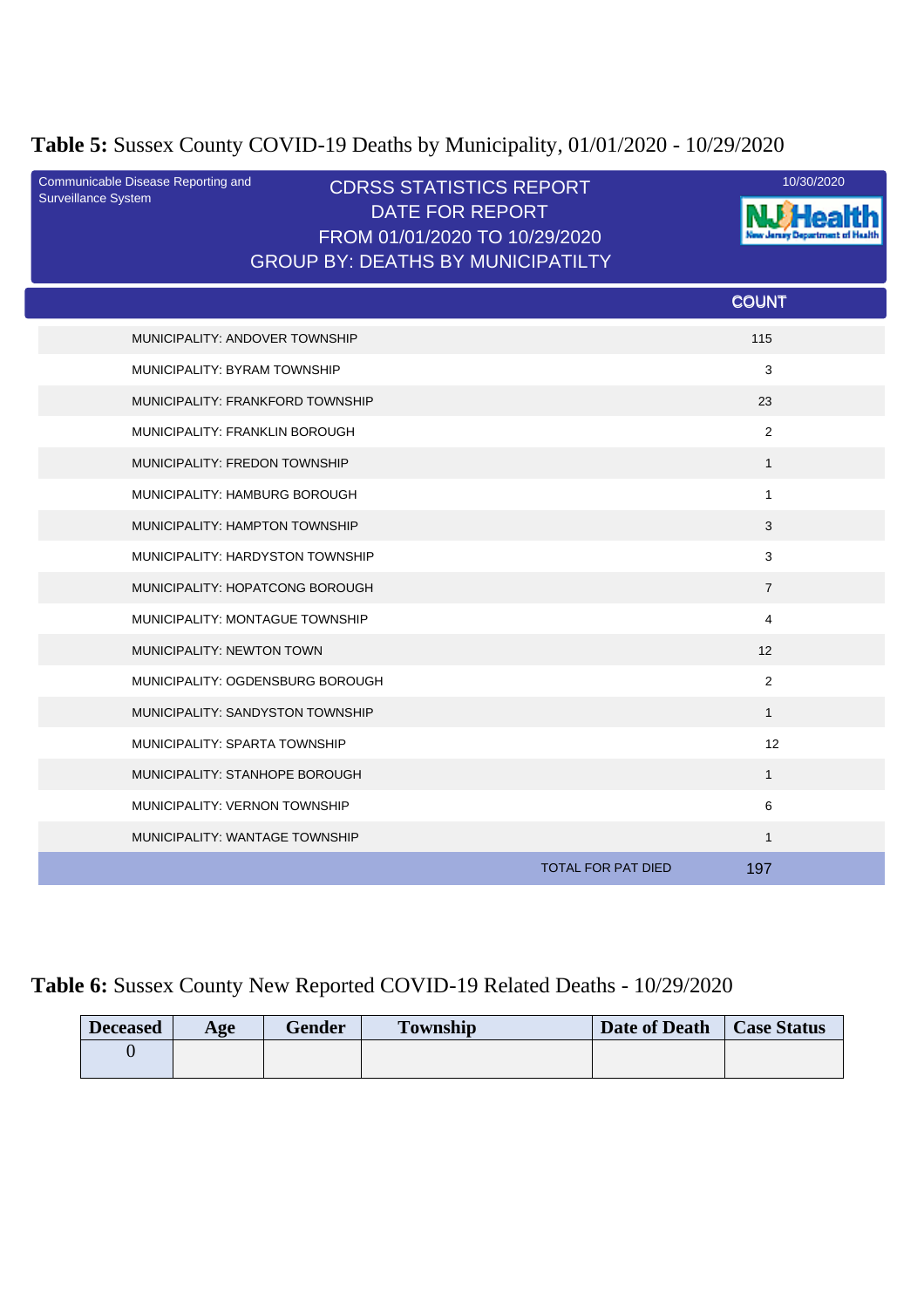

#### **Figure 6**: Sussex County COVID-19 Deaths by Municipality

**Table 7:** Sussex County COVID-19 Deaths by Gender

| <b>Gender</b> | Count | Percentage |
|---------------|-------|------------|
| Female        | 93    | 47%        |
| Male          | 104   | 53%        |

**Figure 7:** Sussex County COVID-19 Deaths by Gender



Sussex County COVID-19 Deaths by Gender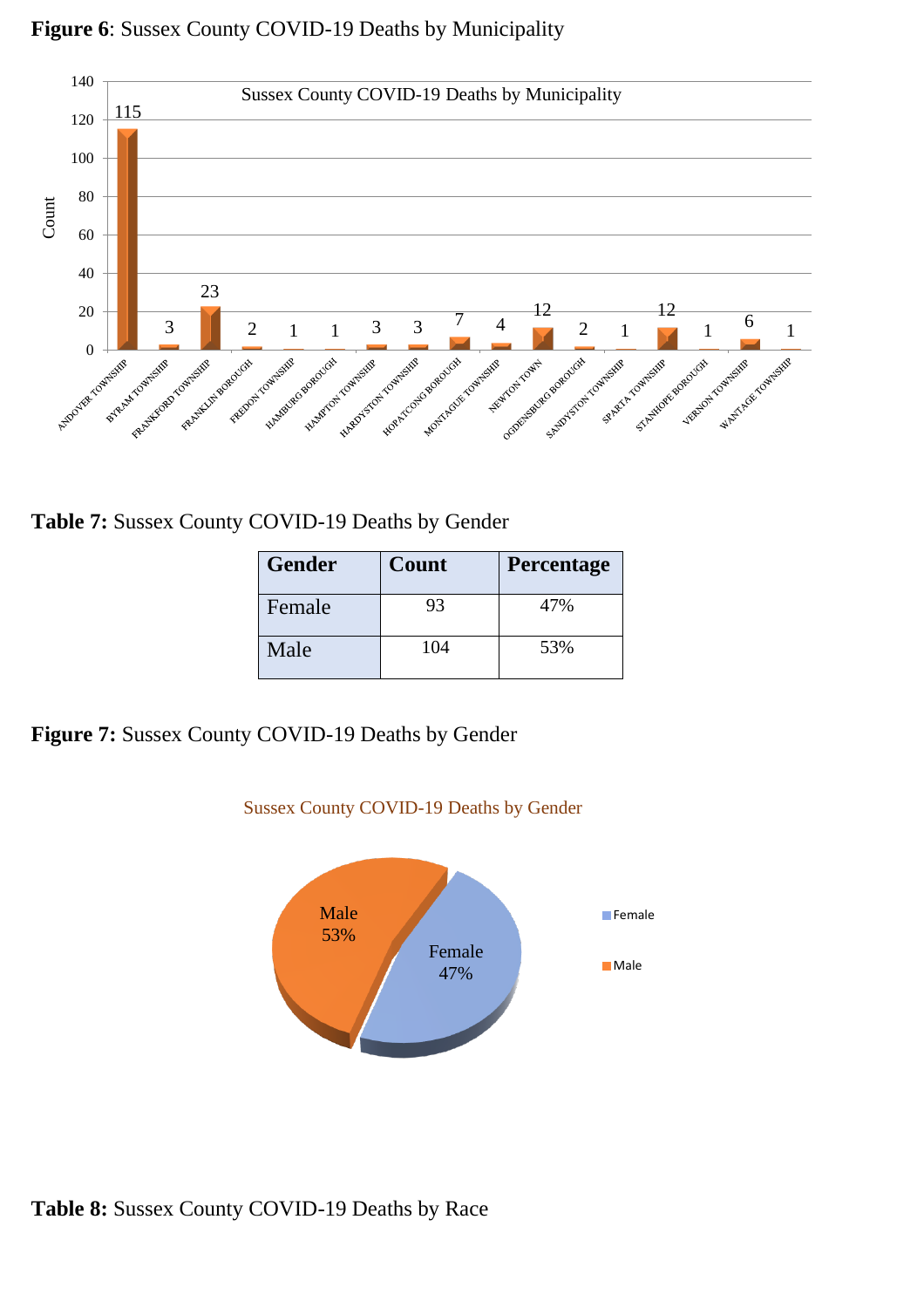| Race                              | Count | Percentage |
|-----------------------------------|-------|------------|
| AMERICAN INDIAN OR ALASKAN NATIVE |       | 0.5%       |
| <b>ASIAN</b>                      |       | 2%         |
| <b>BLACK OR AFRICAN AMERICAN</b>  | 24    | 12%        |
| <b>OTHER</b>                      |       | 1%         |
| <b>WHITE</b>                      | 165   | 84%        |
| <b>UNKNOWN</b>                    |       | 0.5%       |

# **Figure 8:** Sussex County COVID-19 Deaths by Race



**Figure 9:** Sussex County COVID-19 Deaths by Age Group